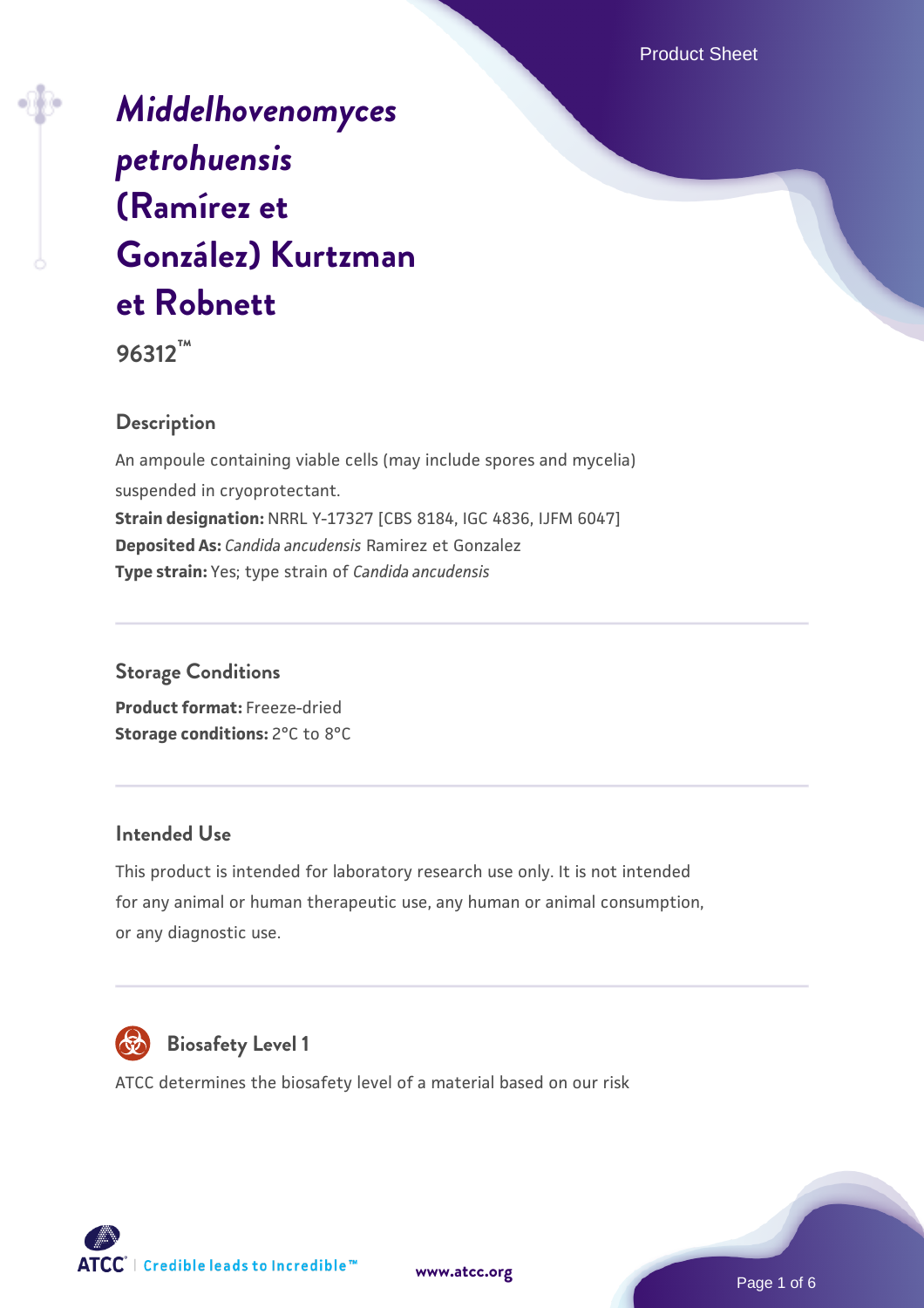assessment as guided by the current edition of *Biosafety in Microbiological and Biomedical Laboratories (BMBL)*, U.S. Department of Health and Human Services. It is your responsibility to understand the hazards associated with the material per your organization's policies and procedures as well as any other applicable regulations as enforced by your local or national agencies.

ATCC highly recommends that appropriate personal protective equipment is always used when handling vials. For cultures that require storage in liquid nitrogen, it is important to note that some vials may leak when submersed in liquid nitrogen and will slowly fill with liquid nitrogen. Upon thawing, the conversion of the liquid nitrogen back to its gas phase may result in the vial exploding or blowing off its cap with dangerous force creating flying debris. Unless necessary, ATCC recommends that these cultures be stored in the vapor phase of liquid nitrogen rather than submersed in liquid nitrogen.

### **Certificate of Analysis**

For batch-specific test results, refer to the applicable certificate of analysis that can be found at www.atcc.org.

#### **Growth Conditions**

**Medium:**  [ATCC Medium 28: Emmons' modification of Sabouraud's agar/broth](https://www.atcc.org/-/media/product-assets/documents/microbial-media-formulations/2/8/atcc-medium-28.pdf?rev=0da0c58cc2a343eeae735016b70809bb) [ATCC Medium 200: YM agar or YM broth](https://www.atcc.org/-/media/product-assets/documents/microbial-media-formulations/2/0/0/atcc-medium-200.pdf?rev=ac40fd74dc13433a809367b0b9da30fc) [ATCC Medium 1245: YEPD](https://www.atcc.org/-/media/product-assets/documents/microbial-media-formulations/1/2/4/5/atcc-medium-1245.pdf?rev=705ca55d1b6f490a808a965d5c072196) **Temperature:** 24-26°C **Atmosphere:** Aerobic

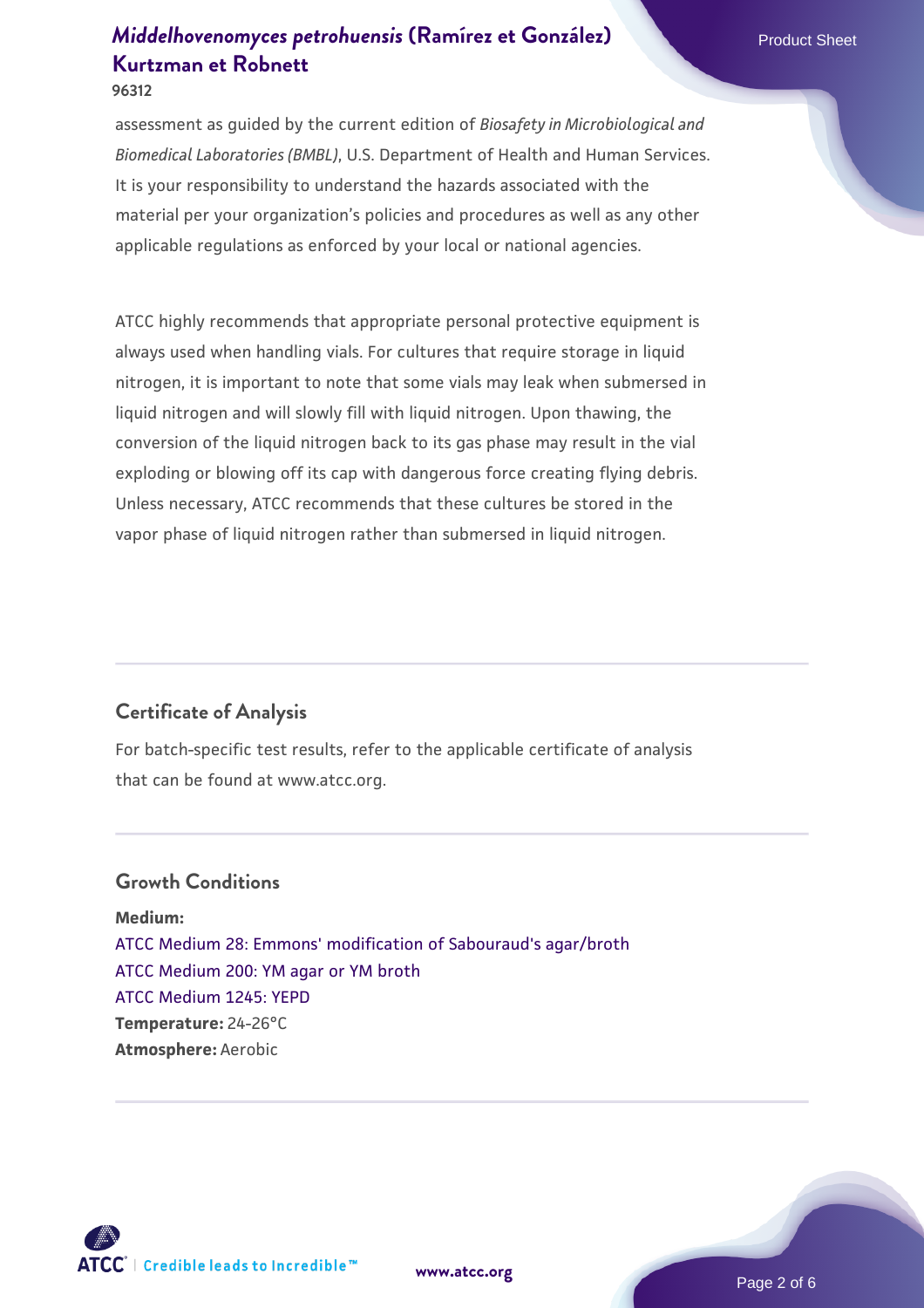## *[Middelhovenomyces petrohuensis](https://www.atcc.org/products/96312)* [\(Ramírez et González\)](https://www.atcc.org/products/96312) Product Sheet **[Kurtzman et Robnett](https://www.atcc.org/products/96312)**

#### **Handling Procedures**

For **freeze-dry (lyophilized)** ampoules:

- 1. Open an ampoule according to enclosed instructions.
- 2. From a single test tube of **sterile distilled water** (5 to 6 mL), withdraw approximately 0.5 to 1.0 mL with a sterile pipette and apply directly to the pellet. Stir to form a suspension.
- 3. Aseptically transfer the suspension back into the test tube of sterile distilled water.
- Let the test tube sit at room temperature (25°C) undisturbed for **at** 4. **least 2 hours**; longer (e.g., overnight) rehydration might increase viability of some fungi.
- Mix the suspension well. Use several drops (or make dilutions if desired) 5. to inoculate recommended solid or liquid medium. Include a control that receives no inoculum.
- 6. Incubate the inoculum at the propagation conditions recommended.
- 7. Inspect for growth of the inoculum/strain regularly. The sign of viability is noticeable typically after 1-2 days of incubation. However, the time necessary for significant growth will vary from strain to strain.

#### **Material Citation**

If use of this material results in a scientific publication, please cite the material in the following manner: *Middelhovenomyces petrohuensis* (Ramírez et González) Kurtzman et Robnett (ATCC 96312)

#### **References**

References and other information relating to this material are available at www.atcc.org.

#### **Warranty**

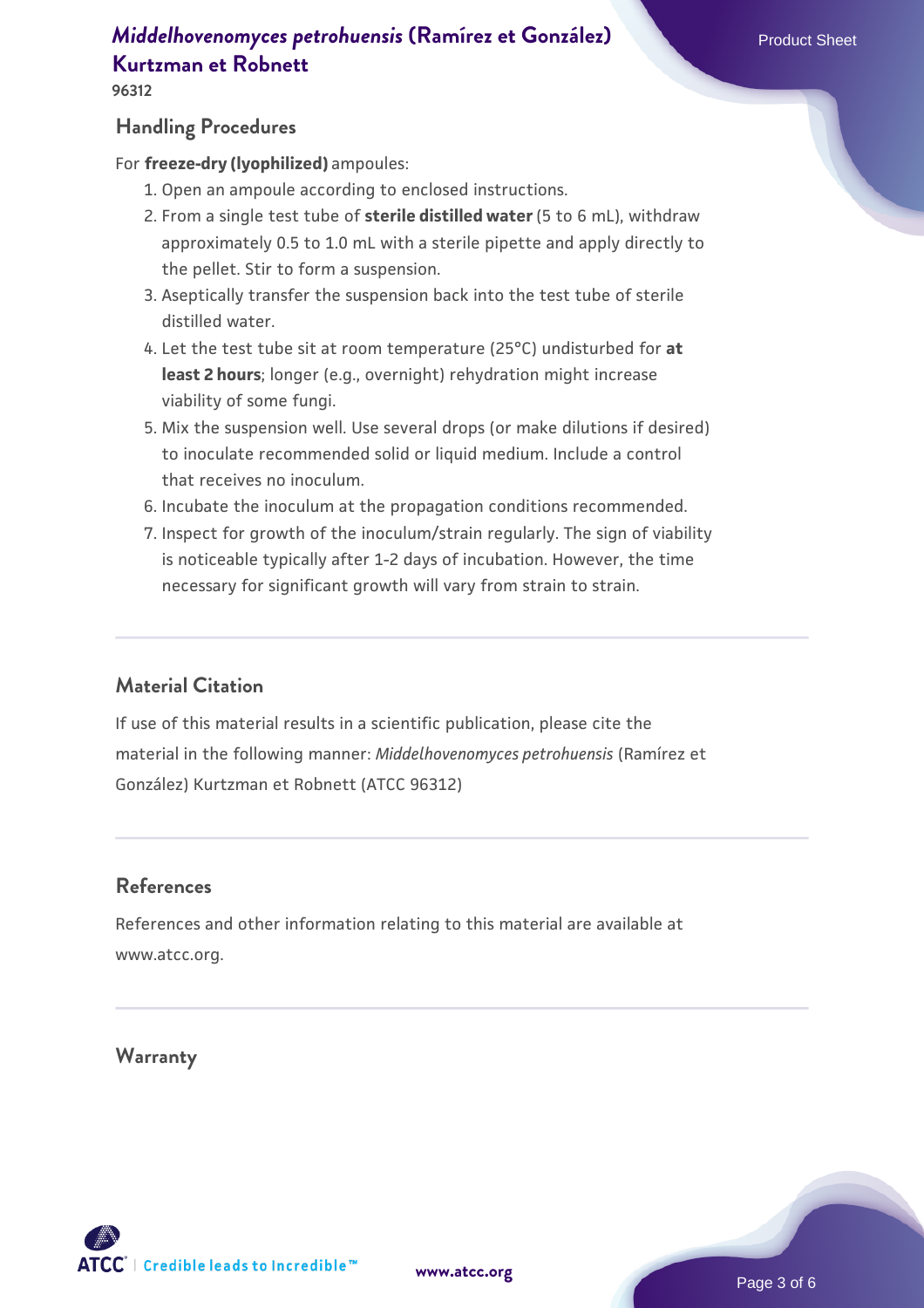# *[Middelhovenomyces petrohuensis](https://www.atcc.org/products/96312)* [\(Ramírez et González\)](https://www.atcc.org/products/96312) Product Sheet **[Kurtzman et Robnett](https://www.atcc.org/products/96312)**

**96312**

The product is provided 'AS IS' and the viability of ATCC® products is warranted for 30 days from the date of shipment, provided that the customer has stored and handled the product according to the information included on the product information sheet, website, and Certificate of Analysis. For living cultures, ATCC lists the media formulation and reagents that have been found to be effective for the product. While other unspecified media and reagents may also produce satisfactory results, a change in the ATCC and/or depositor-recommended protocols may affect the recovery, growth, and/or function of the product. If an alternative medium formulation or reagent is used, the ATCC warranty for viability is no longer valid. Except as expressly set forth herein, no other warranties of any kind are provided, express or implied, including, but not limited to, any implied warranties of merchantability, fitness for a particular purpose, manufacture according to cGMP standards, typicality, safety, accuracy, and/or noninfringement.

#### **Disclaimers**

This product is intended for laboratory research use only. It is not intended for any animal or human therapeutic use, any human or animal consumption, or any diagnostic use. Any proposed commercial use is prohibited without a license from ATCC.

While ATCC uses reasonable efforts to include accurate and up-to-date information on this product sheet, ATCC makes no warranties or representations as to its accuracy. Citations from scientific literature and patents are provided for informational purposes only. ATCC does not warrant that such information has been confirmed to be accurate or complete and the customer bears the sole responsibility of confirming the accuracy and completeness of any such information.

This product is sent on the condition that the customer is responsible for and assumes all risk and responsibility in connection with the receipt, handling, storage, disposal, and use of the ATCC product including without limitation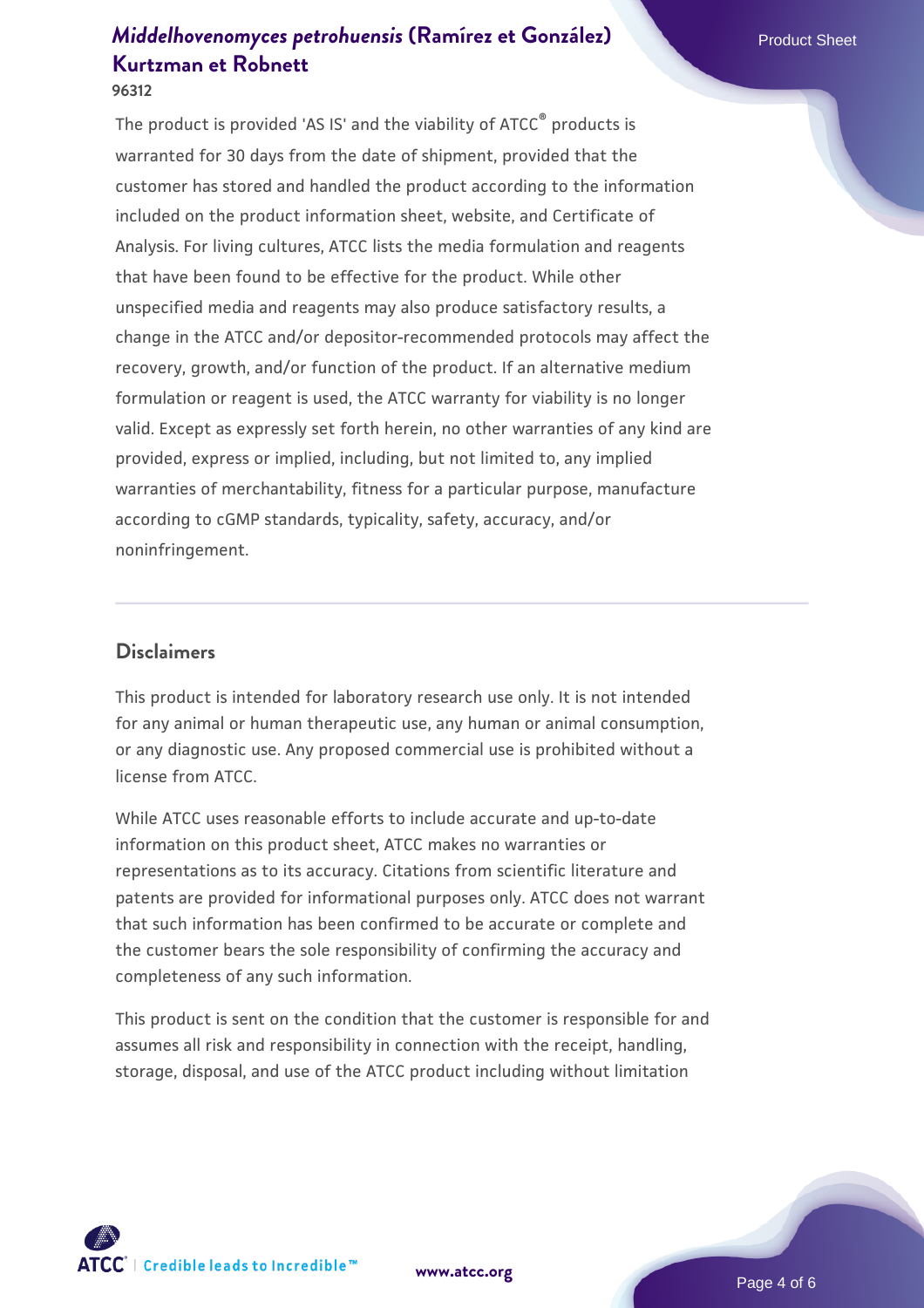## *[Middelhovenomyces petrohuensis](https://www.atcc.org/products/96312)* [\(Ramírez et González\)](https://www.atcc.org/products/96312) Product Sheet **[Kurtzman et Robnett](https://www.atcc.org/products/96312)**

**96312**

taking all appropriate safety and handling precautions to minimize health or environmental risk. As a condition of receiving the material, the customer agrees that any activity undertaken with the ATCC product and any progeny or modifications will be conducted in compliance with all applicable laws, regulations, and guidelines. This product is provided 'AS IS' with no representations or warranties whatsoever except as expressly set forth herein and in no event shall ATCC, its parents, subsidiaries, directors, officers, agents, employees, assigns, successors, and affiliates be liable for indirect, special, incidental, or consequential damages of any kind in connection with or arising out of the customer's use of the product. While reasonable effort is made to ensure authenticity and reliability of materials on deposit, ATCC is not liable for damages arising from the misidentification or misrepresentation of such materials.

Please see the material transfer agreement (MTA) for further details regarding the use of this product. The MTA is available at www.atcc.org.

#### **Copyright and Trademark Information**

© ATCC 2021. All rights reserved.

ATCC is a registered trademark of the American Type Culture Collection.

#### **Revision**

This information on this document was last updated on 2021-05-19

#### **Contact Information**

ATCC 10801 University Boulevard Manassas, VA 20110-2209 USA